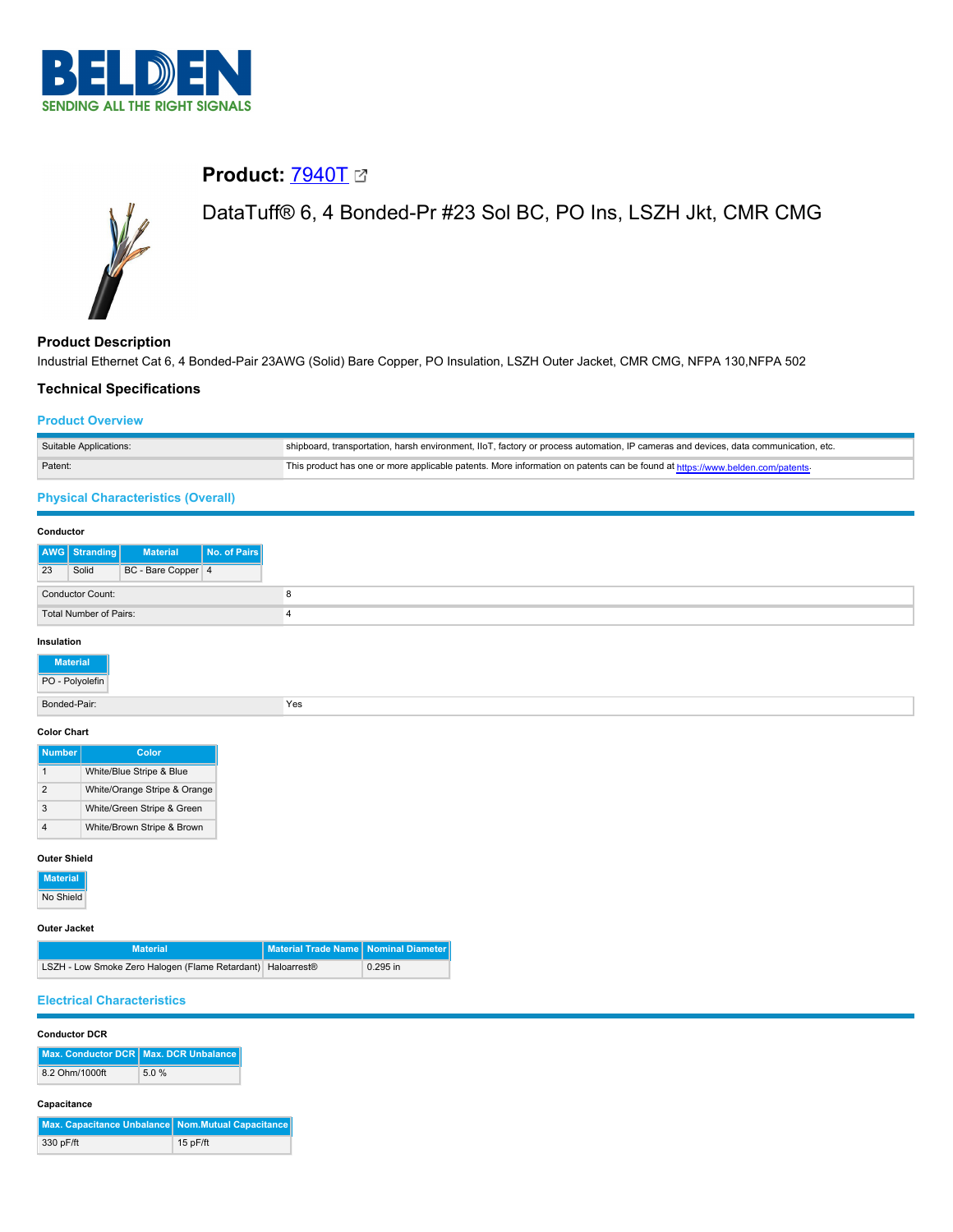| . .<br>. .<br>×<br>۰, |
|-----------------------|
|-----------------------|

|                        | Max. Delay   Max. Delay Skew   Nominal Velocity of Propagation (VP) [%] |
|------------------------|-------------------------------------------------------------------------|
| 537 ns/100m 45 ns/100m | 72%                                                                     |

#### **High Frequency**

| Frequency<br>[MHz] | <b>Max. Insertion Loss</b><br>(Attenuation) | Min.    | Min.<br>NEXT [dB] PSNEXT [dB] ACR [dB] PSACR [dB] | Min.    | Min.                | <b>Min. ACRF</b><br>(ELFEXT) [dB] | <b>Min. PSACRF</b><br>(PSELFEXT) [dB] | Min. RL (Return<br>Loss) [dB] | Max./Min. Input<br><b>Impedance (unFitted)</b> | Max./Min. Fitted<br>Impedance |
|--------------------|---------------------------------------------|---------|---------------------------------------------------|---------|---------------------|-----------------------------------|---------------------------------------|-------------------------------|------------------------------------------------|-------------------------------|
| 1 MHz              | 2 dB/100m                                   | 74.3 dB | 72.3 dB                                           | 72.3 dB | 70.3 dB             | 67.8 dB                           | 64.8 dB                               | 21 dB                         | $100 \pm 15$ Ohm                               |                               |
| 4 MHz              | 3.8 dB/100m                                 | 65.3 dB | 63.3 dB                                           | 61.5 dB | 59.5 dB             | 55.8 dB                           | 52.7 dB                               | 24 dB                         | $100 \pm 15$ Ohm                               |                               |
| 8 MHz              | 5.3 dB/100m                                 | 60.8 dB | 58.8 dB                                           | 55.4 dB | 53.4 dB             | 49.7 dB                           | 46.7 dB                               | 25.5 dB                       | $100 \pm 15$ Ohm                               |                               |
| 10 MHz             | 6 dB/100m                                   | 59.3 dB | 57.3 dB                                           | 53.3 dB | 51.3 dB             | 47.8 dB                           | 44.8 dB                               | 26 dB                         | $100 \pm 15$ Ohm                               |                               |
| 16 MHz             | 7.6 dB/100m                                 | 56.2 dB | 54.3 dB                                           | 48.7 dB | 46.7 dB             | 43.7 dB                           | 40.7 dB                               | 26 dB                         | $100 \pm 15$ Ohm                               |                               |
| 20 MHz             | 8.5 dB/100m                                 | 54.8 dB | 52.8 dB                                           | 46.3 dB | 44.3 dB             | 41.8 dB                           | 38.8 dB                               | 26 dB                         | $100 \pm 15$ Ohm                               |                               |
| 25 MHz             | 9.5 dB/100m                                 | 53.3 dB | 51.3 dB                                           | 43.8 dB | $41.8\,\mathrm{dB}$ | 39.8 dB                           | 36.8 dB                               | 25.3 dB                       | $100 \pm 15$ Ohm                               |                               |
| 31.25 MHz          | 10.7 dB/100m                                | 51.9 dB | 49.9 dB                                           | 41.2 dB | 39.2 dB             | 37.9 dB                           | 34.9 dB                               | 24.6 dB                       | $100 \pm 15$ Ohm                               |                               |
| 62.5 MHz           | 15.4 dB/100m                                | 47.4 dB | 45.4 dB                                           | 32 dB   | 30 dB               | 31.9 dB                           | 28.9 dB                               | 22.5 dB                       | $100 \pm 15$ Ohm                               |                               |
| 100 MHz            | 19.8 dB/100m                                | 44.3 dB | 42.3 dB                                           | 24.5 dB | 22.5 dB             | 27.8 dB                           | 24.8 dB                               | 21.1 dB                       | $100 \pm 15$ Ohm                               | $100 \pm 15$ Ohm              |
| 155 MHz            | 25.2 dB/100m                                | 41.5 dB | 39.5 dB                                           | 16.3 dB | 14.3 dB             | 23.9 dB                           | 20.9 dB                               | 19.8 dB                       | $100 \pm 22$ Ohm                               | $100 \pm 15$ Ohm              |
| 200 MHz            | 29 dB/100m                                  | 39.8 dB | 37.8 dB                                           | 10.8 dB | 8.8 dB              | 21.8 dB                           | 18.8 dB                               | 19dB                          | $100 \pm 22$ Ohm                               | $100 \pm 15$ Ohm              |
| 250 MHz            | 32.8 dB/100m                                | 38.3 dB | 36.3 dB                                           | 5.5dB   | 3.5 dB              | 19.8 dB                           | 16.8 dB                               | 18.3 dB                       | $100 \pm 32$ Ohm                               | $100 \pm 15$ Ohm              |

#### **Voltage**

# **UL Voltage Rating**

300 V RMS

# **Temperature Range**

| Installation Temperature Range: | -20 $^{\circ}$ C To +75 $^{\circ}$ C |
|---------------------------------|--------------------------------------|
| UL Temp Rating:                 | $60^{\circ}$ C                       |
| Storage Temperature Range:      | -40°C To +75°C                       |
| Operating Temperature Range:    | -40°C To +75°C                       |

# **Mechanical Characteristics**

| Min. Bend Radius During Installation: | $2.5$ in |
|---------------------------------------|----------|
| Standards                             |          |

| NEC/(UL) Compliance:  | CMG-LS                                |
|-----------------------|---------------------------------------|
| CEC/C(UL) Compliance: | CMG-ST1                               |
| ISO/IEC Compliance:   | ISO/IEC 11801 Cat 6, 60754-1, 60754-2 |
| <b>CPR Euroclass:</b> | Eca                                   |
| Data Category:        | Category 6                            |
| TIA/EIA Compliance:   | TIA-568-C.2 Category 6                |
| Other Specification:  | NFPA 130, NFPA 502                    |

# **Applicable Environmental and Other Programs**

| EU Directive 2000/53/EC (ELV):               | Yes                           |
|----------------------------------------------|-------------------------------|
| EU Directive 2003/11/EC (BFR):               | Yes                           |
| EU Directive 2011/65/EU (RoHS 2):            | Yes                           |
| EU Directive 2012/19/EU (WEEE):              | Yes                           |
| EU Directive 2015/863/EU (RoHS 2 amendment): | Yes                           |
| EU Directive Compliance:                     | EU Directive 2003/11/EC (BFR) |
| EU CE Mark:                                  | Yes                           |

# **Suitability**

| Suitability - Aerial:              | Yes |
|------------------------------------|-----|
| Suitability - Burial:              | No  |
| Suitability - Indoor:              | Yes |
| Suitability - Non-Halogenated:     | Yes |
| Suitability - Outdoor:             | Yes |
| Suitability - Sunlight Resistance: | Yes |